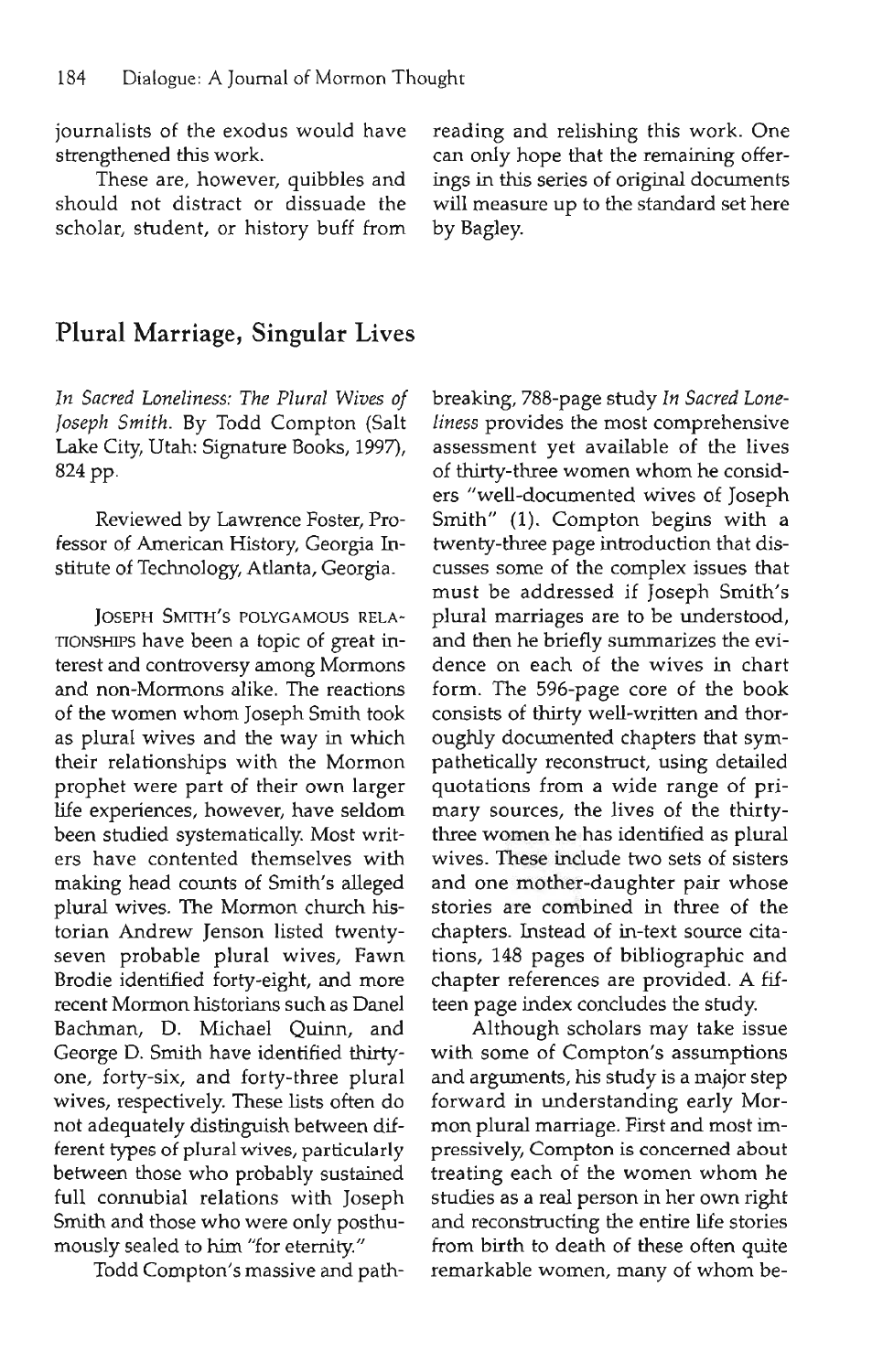came among the most respected and influential female leaders in pioneer Utah. For many of these women, their relationship with Joseph Smith was only a brief interlude in a much larger and more complex life; for others, the issues of their polygamous relationships with Joseph Smith and, subsequently, with other Mormon leaders such as Brigham Young and Heber C. Kimball were a focus of recurrent concern and tension. Compton masterfully reconstructs the often poignant stories of these women without reducing them to stereotypical heroines or victims, as so many earlier accounts have done.

Equally if not more important, Compton has provided in this study the massive primary documentation from widely scattered sources that will allow both scholars and the general public alike to form their *own* opinions about just what was going on in Joseph Smith's polygamous relationships and how those relationships affected the women who participated in them. As a non-Mormon scholar, I had the exceptional opportunity of spending more than four months reading primary diaries, journals, records, and affidavits held in the Church Archives in Salt Lake City while working on a study of the early development of Mormon polygamy that eventually would be published as *Religion and Sexuality.* Only someone who has worked closely with these documents can comprehend Compton's full achievement in identifying and providing detailed quotations (with exact original spelling and punctuation) from virtually all of the most relevant portions of this substantial corpus of primary materials relating to Joseph Smith's polygamous relationships and the larger life experiences of these women.

Finally, Compton is to be commended for candidly trying to come to terms with some of the most knotty and controversial aspects of early Mormon polygamy, including the evidence that Joseph Smith took as plural wives in a full physical sense women who were already married to other men. Compton argues, for example, that "fully onethird of his [Joseph Smith's] plural wives, eleven of them, were married civilly to other men when he married them. . . . Polyandry might be easier to understand if one viewed these marriages to Smith as a sort of *de facto* divorce with the first husband. However, none of these women divorced their 'first husbands' while Smith was alive and all of them continued to live with their civil spouses while married to Smith" (15-16). Compton further points out that "there is evidence that he did have [sexual] relations with at least some of these women, including one polyandrous wife, Sylvia Sessions Lyon, who bore the only polygamous offspring of Smith for whom we have affidavit evidence" (21).

While Compton deserves much credit for tackling squarely and sensitively the thorny issue of these unusual relationships with Joseph Smith, I am extremely dubious about his characterization of them as "polyandrous." As I have pointed out in *Religion and Sexuality,* 159-166, and in "Sex and Prophetic Power" *(Dialogue* 31, no. 4, Winter 1998), I see no evidence that the behavior in which Joseph Smith apparently engaged was viewed, either by the Mormon prophet himself or by his close followers who knew about it, as a form of "polyandry." Rather, it seems far more likely, given the intensely patriarchal emphasis in early Mormon plural marriage, that such relationships were interpreted as a complex millenarian version of patriarchal levirate polygamy. Even this interpretation, which cannot be detailed here, may not be sufficient to ex